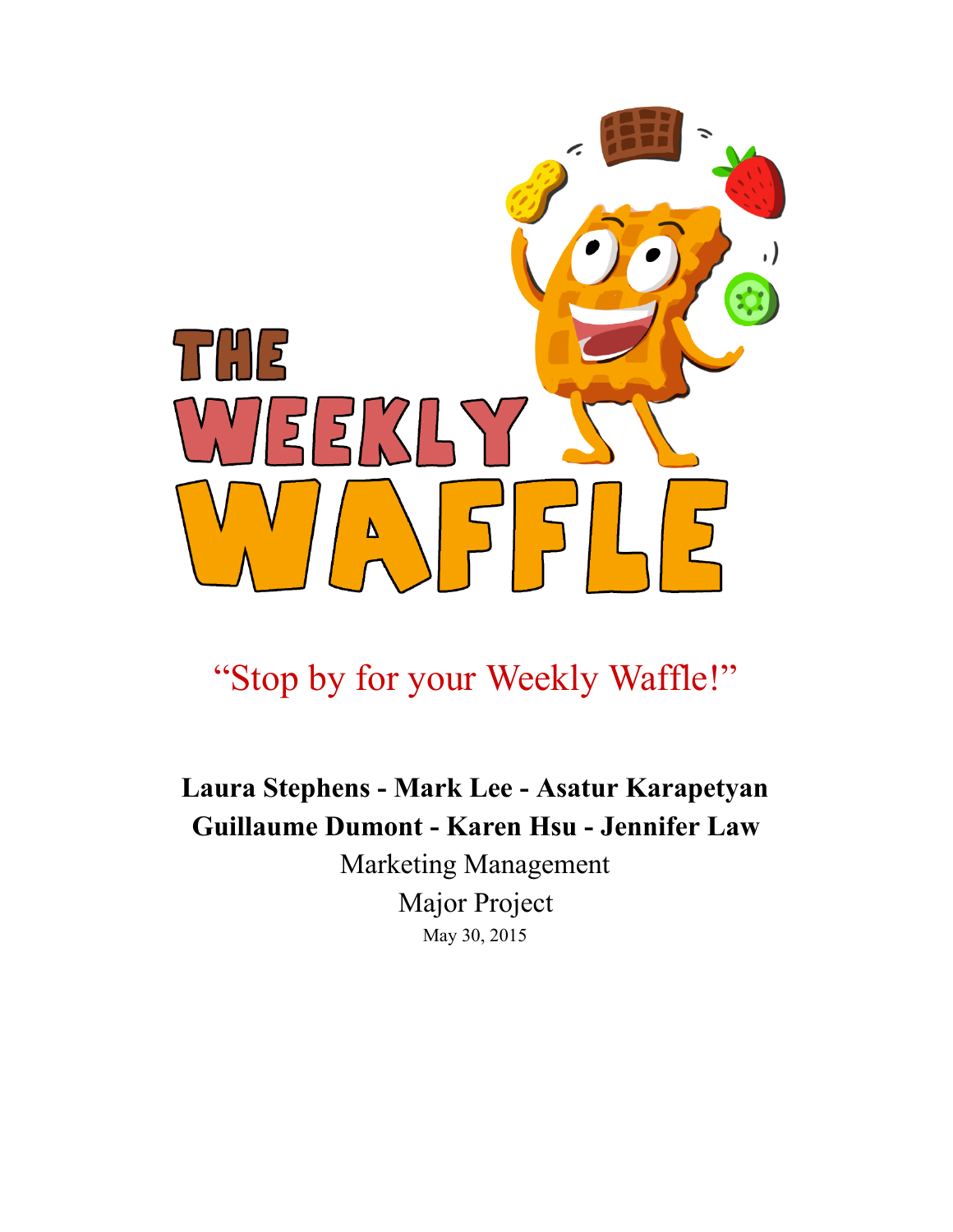**COMPANY:** The Weekly Waffle is a mid-walk path vendor that is themed to look like a food truck selling waffles with two flavor options: "original" and "weekly featured." Our "original" recipe is based on a traditional dry Belgian waffle style, meant to be eaten "on the go" without the need for utensils. The "weekly featured" recipe infuses a special promotional all-natural flavor that changes weekly, based on customer and community votes via questionnaires and online media. One choice of venue is the Santa Monica Promenade, a *brick-and-mortar "freestanding" eatery* stationed mid-Promenade in the center of both directional walking paths. It features the design of a food truck, with a bright red color theme. Exterior seating is available along the south side of the "truck," along with umbrellas to provide shade. Both the "original" and "weekly featured" flavors are available in full supply daily, and are offered in two different styles: "sweet" and "savory." Our sweet waffles and optional toppings are served in a colorful paper sleeve, and our savory waffles are sliced and served as a sandwich with cold-cuts and cheese. Our alternative location is the Venice Boardwalk, featuring a vending stand that is alongside the boardwalk path, and is also themed to look like a food truck. Unlike our Santa Monica brick-and-mortar location, our Venice Boardwalk vendor is a *mobile cart* that can be dismantled and retired at sunset. Due to limited storage space in the mobile vending cart, we only offer "sweet" waffles, with no cold-cut meat options. Of the two alternative locations, we plan to commence operations first at the Venice Boardwalk and then our goal is to expand to the Santa Monica Promenade. Ultimately, if successful, we anticipate further expansion. Company Strengths: The *location* of *The Weekly Waffle* is a key strength to the company; because we are located in sight of *both directions* of consumer traffic, our *bright colors and fun logo* can be viewed by the maximum number of potential customers, including *children,* whose mothers are key target customers. In addition, the *smell* of waffles is a free promotional advantage triggering appetites of potential customers. Company Weaknesses: Our biggest weakness currently is that we are *a new company* without an existing customer base. However, with our logo and "weekly featured" flavors, we seek to mitigate that weakness by gaining awareness and a future following. Another weakness is that our waffle products are easy to make, and there is a *low barrier of entry for future competition*. In addition, our outdoor vending locations are also *sensitive to bad weather conditions*, which impact our sales. Lastly, our *Venice business hours are legally limited to daylight hours*. Collaborations: Due to the nature of our waffles and our entry into social media, *The Weekly Waffle* can potentially collaborate with other companies that offer complementary options, such as ice cream/frozen yogurt, chocolate condiments, etc. Once *The Weekly Waffle* becomes more established, we will seek to pursue options to exchange "free samples" with collaborating locations in order to raise awareness, interest and to cross-promote our business with a win-win scenario for both companies. Additionally, *The Weekly Waffle* can look into delivery options by collaborating with private delivery businesses and Postmates.com.

COMPETITION: Our most direct competition, across both our Santa Monica and Venice locations, are companies that provide waffle-like alternatives. In Santa Monica, our first direct competitor is Cafe Crêpe, located one block down the Promenade, which offers both sweet and savory crepes. One strength of Cafe Crêpe is that it has been open for several years it already has an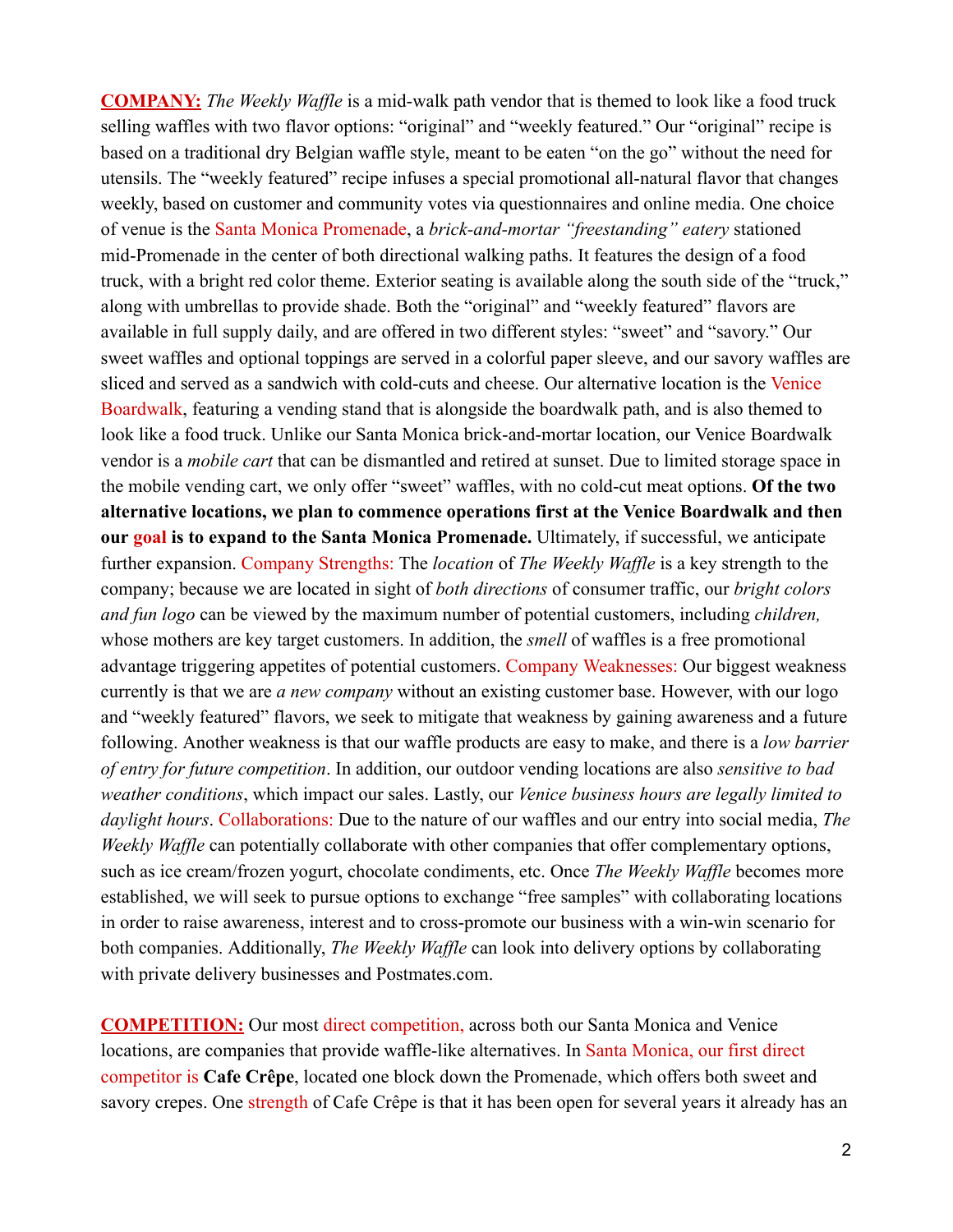*established customer base, which raises our acquisition costs* to get their customers to switch to us. However, one weakness of Cafe Crêpe is that it is a "sit-down" restaurant, requiring service, waiters, and tips, which limits their customers and slows down their average turnaround time. Despite customer overlap, it is a different dining experience than eating "on the go." Our second direct competitor in Santa Monica is Wetzel's Pretzels, which is located directly across from our location Promenade. A couple of their strengths, similar to ours, are that their pretzels come in both sweet and savory options, both of which have a fast turnaround time and are easy to eat "on the go." In addition, Wetzel's Pretzels is a widely-known and globally-established brand with over 175 locations. However, the brand's popularity is also its biggest weakness, because their pretzels lack novelty and versatility, as compared to our waffle sandwiches. In contrast to Santa Monica, there is *limited* direct competition currently in Venice Boardwalk, which is a strength of *The Weekly Waffle*. In Venice, the closest direct competitors are small-business-owned pizza companies such as Big Daddy's Pizza and Funnel Cake that offer one or both of "on the go" pizza slices and deep-fried dough, and window-serving "styrofoam container" companies such as The Wee Chippy and Lidia's Pupuseria. However, indirect competition exist in both locations. Indirect competition for both Santa Monica and Venice Beach includes dine-in restaurants (Loteria Grill in Santa Monica; The Sidewalk Café in Venice), fast food restaurants (McDonald's in Santa Monica; weekly food trucks along Abbot Kinney in Venice), and fast casual restaurants (Chipotle in Santa Monica; Bombay Indian Cuisine in Venice), most of which are longstanding tenants and have established customer bases. However, none of them specialize in a sweet and versatile "on-the-go" baked good. Other indirect competitors that *do* offer "on-the-go" goods include nearby ice cream and frozen yogurt companies (such as Pinkberry/Yogurtland in Santa Monica, and Venice Beach Ice Cream/Boardwalk Yogurt in Venice), though waffles are a distinct alternative product. In terms of future direct competition, there is *no barrier to entry in the waf le business* because waffles are simple and easy to make. To mitigate the risk of another market entrant nearby, *The Weekly Waffle* will offer consumer-preference waffle flavors that rotate each week in order to rapidly increase our brand awareness to potential customers.

CUSTOMER: With regards to Santa Monica, according to a 2009 report, over 6 million people visit the Third Street Promenade annually for a variety of reasons including shopping (54%), socializing and entertainment (24%), and work (5%). Evidently, regardless of reason, visitors have a *need* to eat or drink while they are at the Promenade: *80% of Santa Monica visitors frequent an eating/drinking establishment*. This same study states that the average amount spent per visit is approximately \$75.00. Most visitors are *female*, *often accompanied by young children*. Additionally, many visitors are *repeat locals*: over 60% of surveyed visitors work or reside in both LA County and Santa Monica and visit the Promenade nearly 30 times a year; in addition, over 70% of surveyed Santa Monica residents visit almost 50 times a year, and over 85% of the same Santa Monica residents visit an eating/drinking establishment during each visit. However, visitors extend to beyond local residents. *Tourism* accounts for between 35-40% of total visitors. In addition, from 12pm1:30pm, *corporate personnel,* who work in the area, descend upon the Promenade to eat or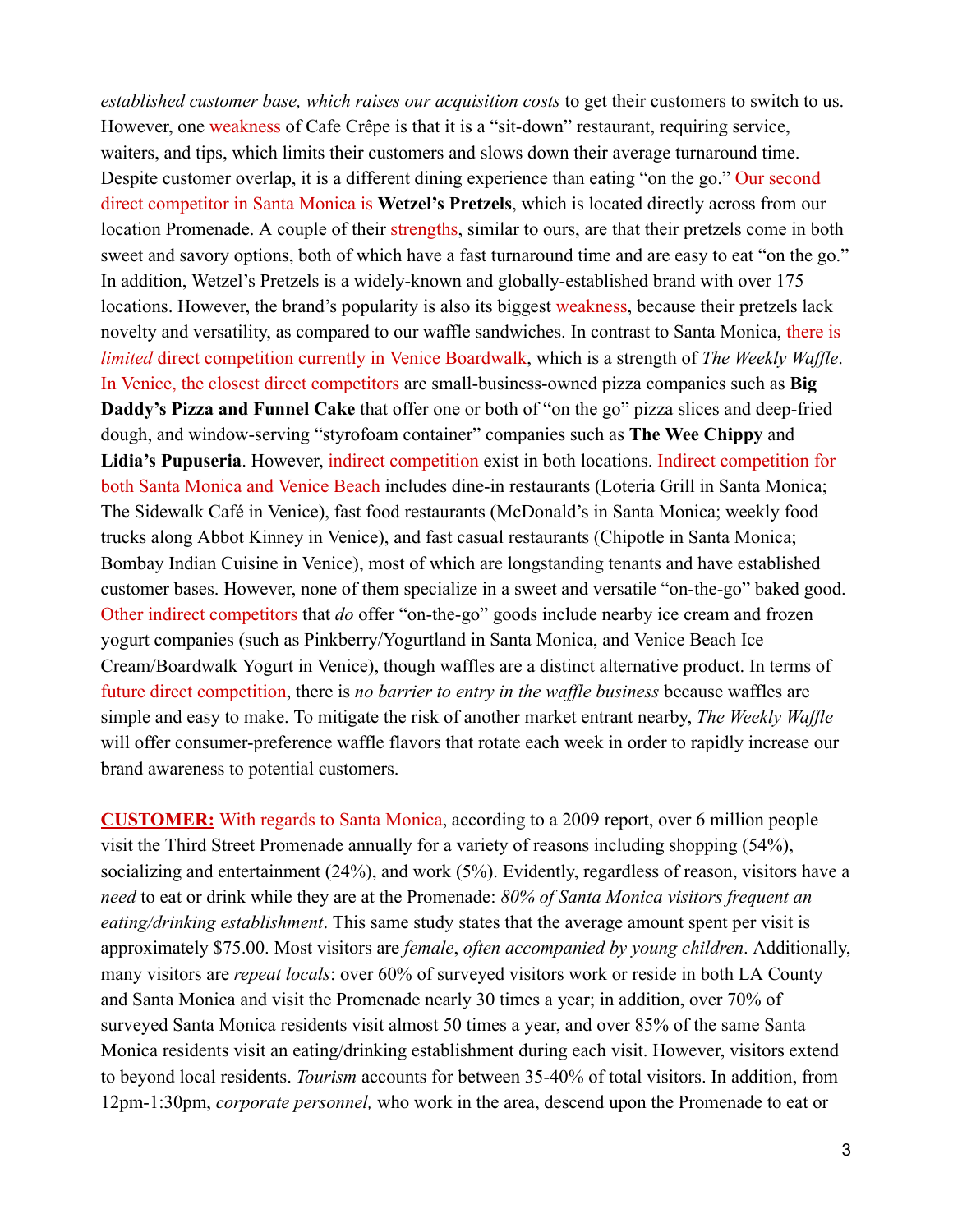take out food for their lunch hour. Finally, after sunset, the demand for shopping gives way to a larger demand for food/drink and entertainment until past midnight, though inclement weather conditions negatively affect culinary demand along the Promenade. (2009 Economic Impact Report, Santa Monica CVB). With regards to Venice Boardwalk, approximately 16 million people visit annually for various reasons, including sunning on the beach, bicycling the boardwalk, shopping for inexpensive gifts and peoplewatching local artists and performers. In our own study, the average visitor spent less than \$20 each visit, and the visitors who had spent more than \$50-100 had come to Venice Boardwalk to purchase marijuana prescriptions. Relatedly, approximately 15% of customers purchased items/tools related to marijuana consumption. In terms of food consumption, most food vendors along the Boardwalk have little to no seating, so food customers tend to walk while they eat, and they mostly choose slices of pizza or scoops of ice cream from among the few vendors that sell quick and easy "on the go" food. When it comes to most consumer behavior along Venice Boardwalk, most consumers tend to peruse local artist displays on the ground and/or folding tables, give money as tips to street performers, and shop for inexpensive t-shirts, sunglasses, souvenirs and gag gifts/paraphernalia. Like the consumers in Santa Monica Promenade, they are also outdoors, are also subject to adverse weather conditions that diminish consumer behavior.

SANTA MONICA PROMENADE SEGMENTATION: Multiple customer segments frequent the Santa Monica Promenade, and can be broken down into two general *categories*: Locals and Tourists. *Locals* (residents of Santa Monica and nearby cities), comprise the majority of Promenade visitors (around 60%), and can be further broken down into multiple segments. First, (1) "Getting-Out Gertrude" is a mother who wants to get out of the house and bring her young kids along for a day trip excursion; (2) "New Bra Natalie" shops with big name brands, and targets the Promenade with a *specific purchase* in mind, such as a Victoria's Secret bra, which is not available for another 6.1 mile radius; (4) "Day Off Dolly" seeks a *fun* and *memorable* shopping experience;  $(6)$  "Beach-Goer Brian" visits the beach to participate in sports, relaxation, and/or other general beach activities, and visits the Promenade seeking either a secondary activity and/or a culinary respite;  $(7)$  "On-the-Go Gordon" is either in a rush, or a local employee who is free for a limited time during lunch hours or a quick break. (8) "Collector Colleen" seeks new experiences and to "try everything" in life, like a new mall, activity, or food. The second category of customers, *Tourists*, include several segments: (1) "Tour Bus Ting" is a tourist who uses a *private tour bus* and travels with a *large group* that visits all of LA's touristy spots, ranging from Hollywood & Highland to the Santa Monica Pier and Promenade. "Ting" is confined to a certain allotted *time limit* spent at the Promenade before having to return to the bus; Second, (2) "Metro Massimo" is a tourist who either uses *public transportation*, namely the Metro and Blue Bus system, or *rents a car*, and is either traveling individually or in a small group. Because "Massimo" is traveling independently of a large group, he has a *more flexible time schedule* as compared to "Ting"; Lastly, (3)

"American-Experience Elsa" is a general tourist (who may also be a "Ting" or "Massimo") who seeks an "American" and "Californian" experience during her trip to California, and is open to trying foods that she cannot easily find in her home country.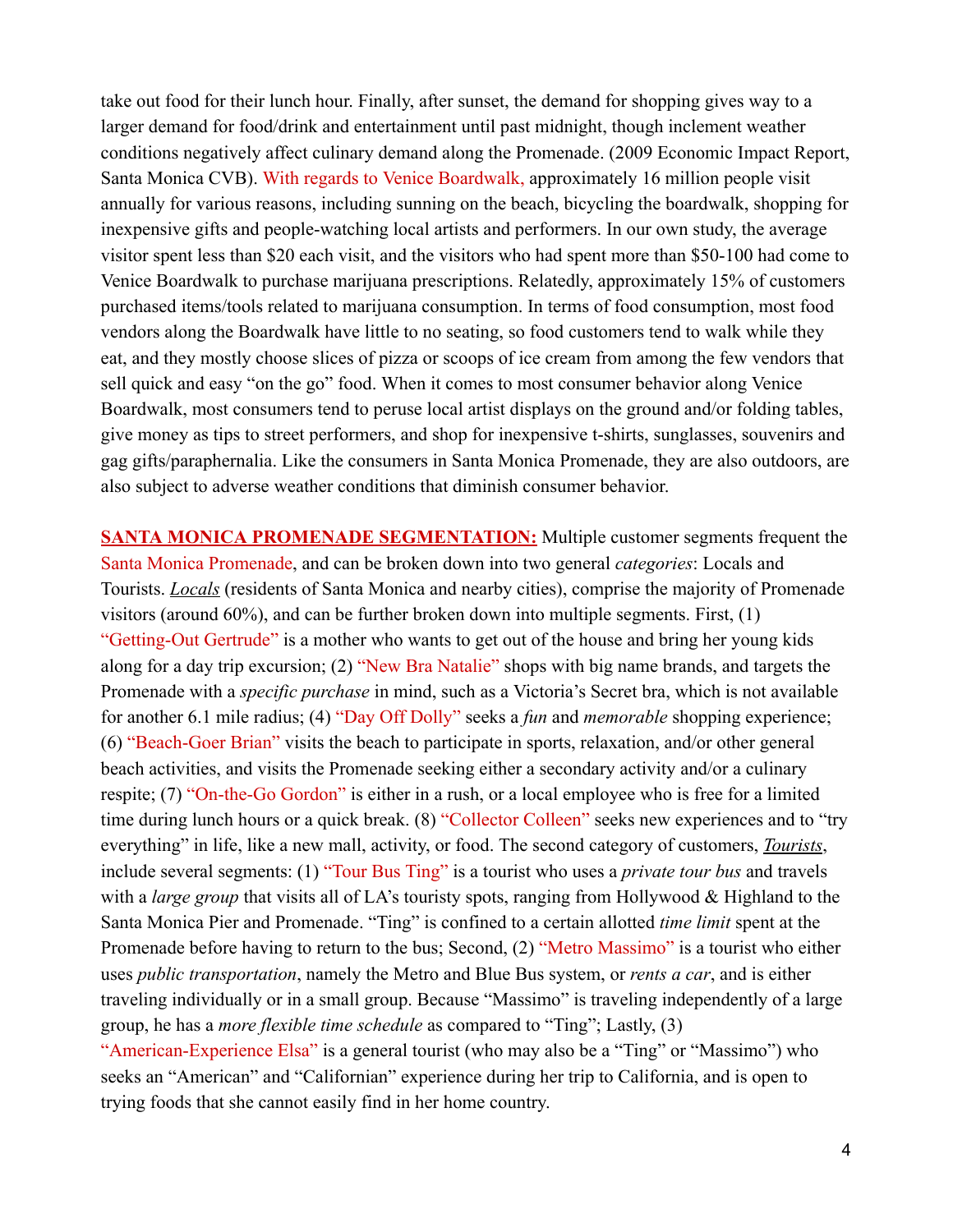**SANTA MONICA PROMENADE TARGETING:** Firstly, *The Weekly Waffle* should actively target "Getting-Out Gertrude," as mothers will seek comfort food to keep their kids happy and occupied, especially since most competitors are not as child-friendly; we are quicker than the other restaurants (so they save on time); our waffles smell better than the other restaurants; we are more accessible than other restaurants; we are a place where moms can better get away with a screaming child than other places; and we are cheaper than most other local competition. *The Weekly Waffle* should also actively target all segments that value a quick turnaround, mainly "On-the-Go Gordon," who seeks a quick and filling meal and "Tour Bus Ting" who may be time-pressed to return to a bus. In addition, because *The Weekly Waffle* features special limited-time weekly flavors, the company should actively target "Collector Colleen," who finds value in novelty flavors and will return to try new flavors frequently. Lastly, by its product alone, *The Weekly Waffle* will also naturally appeal to the collaterally overlapping segment "Day Off Dolly," who seeks a fun and memorable experience that stands out compared to the competition, and to "American Experience Elsa," a tourist who wants to try a *quirky* "American experience" fusion twist on a traditional Belgian waffle, that can only be found at *The Weekly Waffle* as compared to the standard traditional and fusion food offered by competitors.

VENICE BOARDWALK SEGMENTATION: The first general customer segment, (1) "Prescription Paul" is a local to the Los Angeles area who comes to Venice Boardwalk once a year to get a marijuana prescription and lingers on the strand for a while to enjoy the atmosphere before leaving; (2) "Artsy Anne" seeks an artsy/funky/hippie vibe while walking, and enjoys perusing the products for sale along the boardwalk; (3) "Gag Gift Gary" is a tourist, either regional or foreign, who seeks to buy "gag" paraphernalia that is sold in vendors along the boardwalk; (4) "Beach-Goer" Brian," similar to the Santa Monica segment, seeks to participate in beach activities such as sun tanning, volleyball, basketball, frisbee, etc. (5) Similarly, "On-the-Go Gordon," like in Santa Monica, prefers a quick and convenient meal with a quick turnover rate while walking, biking, or skateboarding along the strand. In addition to the main segments, other smaller segments include customers who seek attractions specific to Venice Boardwalk's location: (6) "Arm-Workout Arnold," visits "Muscle Beach" for a body workout; and (7) "Paddle Tennis Patty" plays paddle tennis on courts along the strand.

VENICE BOARDWALK TARGETING: Due to the nature of our "Pot Waffle," *The Weekly Waffle* should primarily target "Gag Gift Gary," who will enjoy the appeal of the fun waffle shape and value it as a unique "souvenir" of the location. Likewise, "Artsy Anne" will also value the appeal of waffles as an artsy and unusual snack. In addition, *The Weekly Waffle* should target "Prescription Paul," who seeks a waffle to satisfy "munchies" and will also value our "Pot Waffle" option in addition to the normal Belgian waffle. Lastly, "On-the-Go Gordon" will value the quick turnaround time so he can continue on his path down the strand (and will also value the convenience of the waffle being easy to hold if "Gordon" travels by skateboard or bike).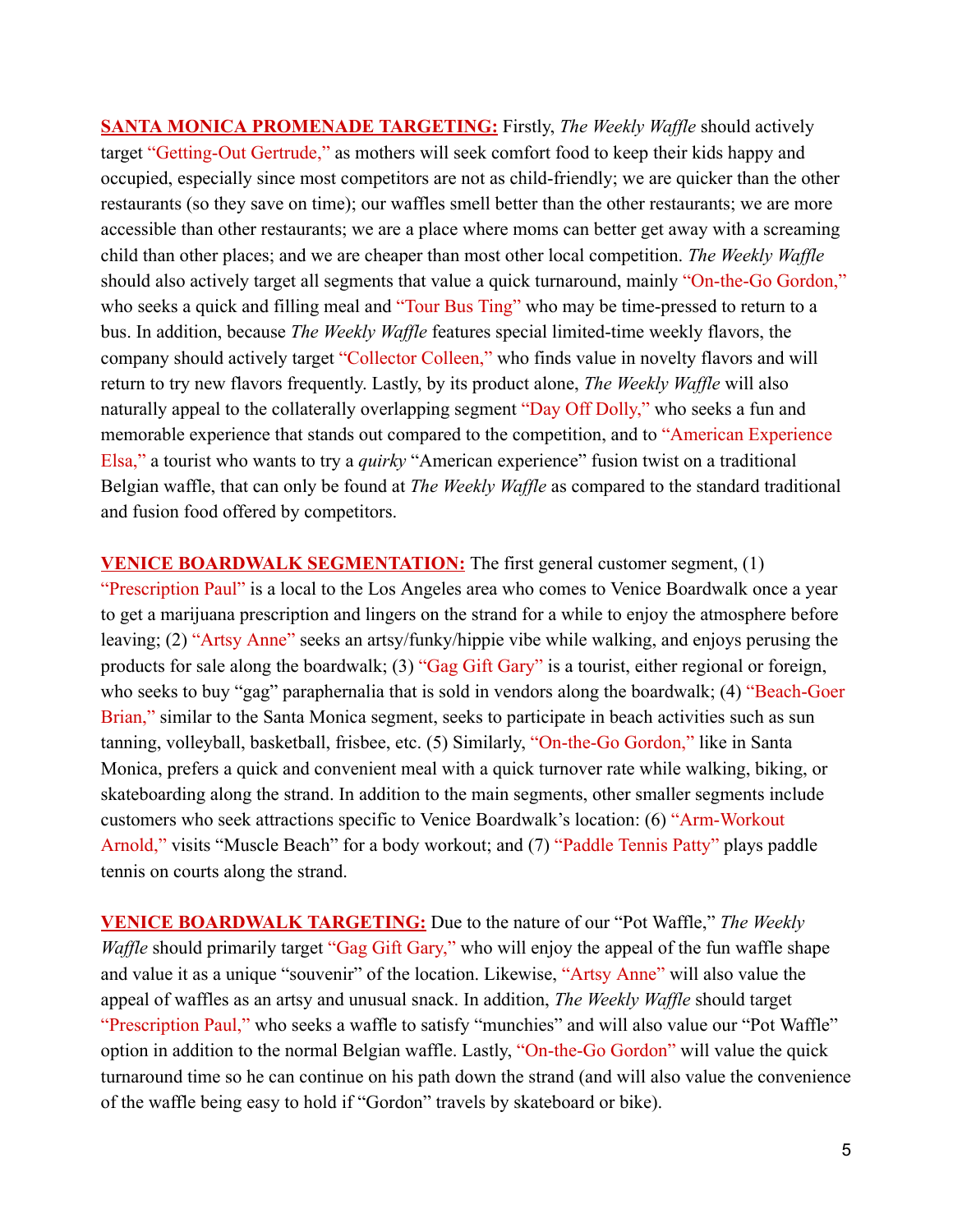## POSITIONING STATEMENTS:

Santa Monica Promenade: For the pedestrian hungry for all-natural sweet and savory Belgian waffles in the middle of the Third Street Promenade, *The Weekly Waffle* is a casual eatery that offers a fun "food truck" experience in a quick and convenient setting, with a new waffle flavor selected by patrons each week that they can eat at our outdoor tables or "on the go."

Venice Boardwalk: For the pedestrian hungry for all-natural sweet Belgian waffles along the Venice Boardwalk, *The Weekly Waffle* is a fun "food truck" inspired kiosk for take away, featuring a new waffle flavor selected by patrons each week and two fun shapes to choose from.

**PRODUCT:** The Weekly Waffle specializes in making traditional Belgian-style waffles, which are dry, crisp and designed to be held while eaten. Our waffles are prepared in two ways, "sweet" and "savory." The "savory" waffle and our sweet "ice cream waffle sandwich" is exclusive to our Santa Monica location. Our "sweet" waffle comes in two varieties: (1) a "traditional" waffle, and (2) an "ice cream waffle sandwich." Our "traditional" waffle, offered at both our locations, is a whole, uncut waffle with toppings on top, and is served in a bright red paper sleeve and with optional color-coordinated plastic utensils and bright red plates that are designed to capture the eye and to create brand awareness. Our "sweet" waffle toppings include whipped cream, Nutella, Belgian chocolate fudge, maple syrup, powdered sugar, fruit preserves, fresh fruit (strawberry, banana, and blueberries), and vanilla ice cream. Our "ice cream waffle sandwich" is a sliced waffle that sandwiches a scoop of vanilla ice cream. The "savory waffle" is a warm waffle sliced in half to sandwich meats and cheeses like a panini sandwich. Our savory meats include chicken, ham and bacon; our savory cheeses include gruyere, gouda and medium cheddar. In addition, *The Weekly Waffle* offers a choice of two different *flavors* of waffles at both of our Venice and Santa Monica locations: our "original" flavor, which is unflavored, and our "weekly featured" flavor, as determined by a weekly popular vote on Facebook among an option of flavors that we will offer on our website and through social media. "Weekly featured flavors" are made with all-natural ingredients, and may include pumpkin, chai, blueberry, strawberry, chocolate, peanut butter, banana bread, carrot cake, kiwi, pomegranate, mocha, and a slew of other special flavors that will match well with our sweet toppings. At our Venice Boardwalk location, due to its limited storage space, will only be able to offer it in a limited first-come first-serve supply. Also *exclusive to our Venice Boardwalk location* is our trademarked "Pot Waffle" that is produced in a custom *cannabis leaf-shaped waffle maker* so it cooks to resemble a "pot leaf" (and contains no THC). To complement our waffles, *The Weekly Waffle* will also sell coffee. At our Santa Monica location we will offer souvenir t-shirts, hats and buttons that customers can purchase as merchandise or may win in sweepstakes and voting campaigns. In offering our product in a variety of ways, we hope to achieve a customer perception that associates our waffles with being delicious, fun, convenient, and innovative.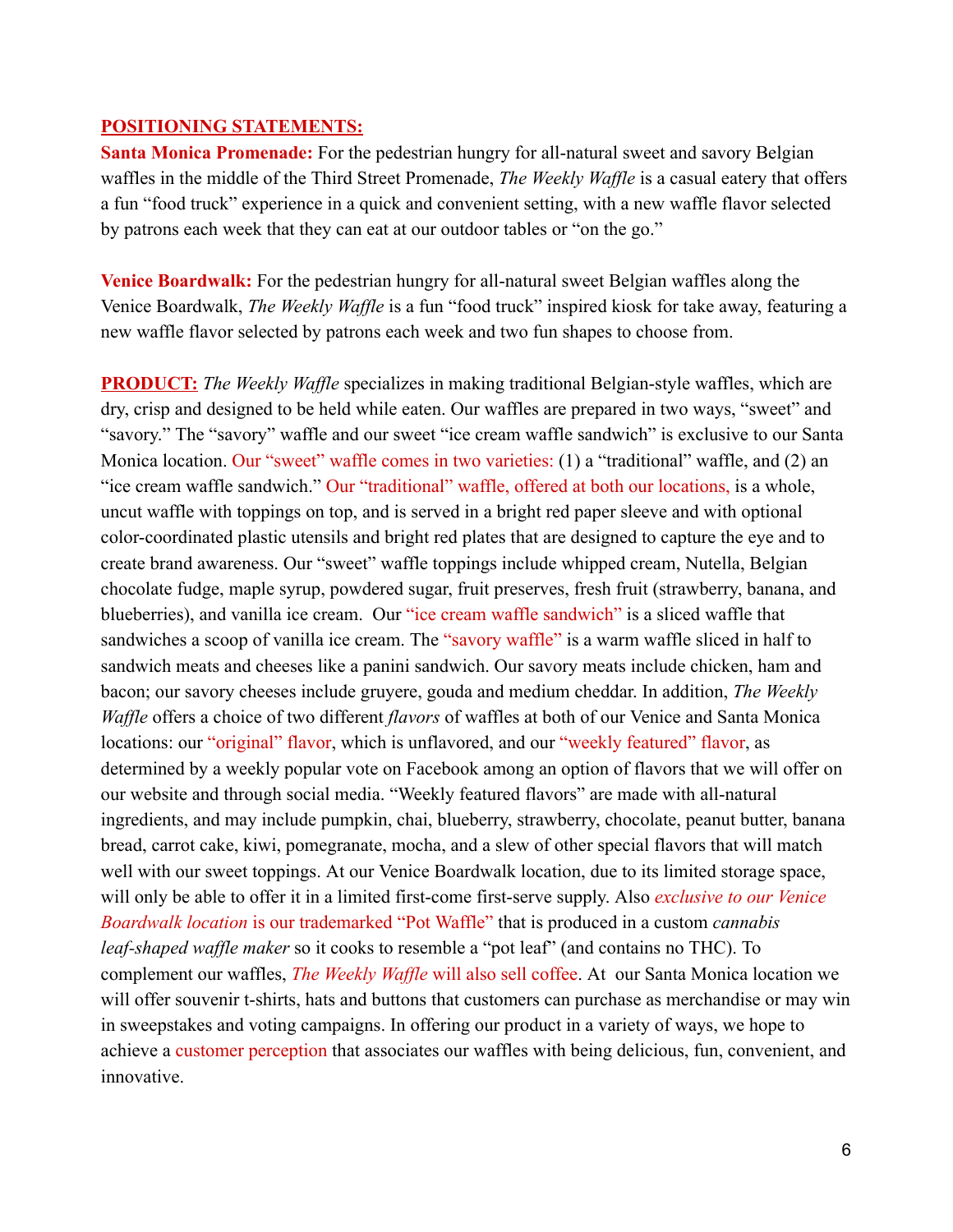PRICE: At our Santa Monica location, most prices throughout the mall are charged at a premium due to the location, and overall competition prices. In addition, our annual rent is enormous, at \$152,400<sup>1</sup>. Taking into account both fixed and variable costs, and assuming that we only sell basic "sweet" waffles with no toppings, and can sell one coffee for every ten waffles sold, and also assuming that we can sell 256 waffles a day for 365 days, our break-even price is \$3.79 per waffle. Due to fact that *The Weekly Waffle* has a monopoly of the local Santa Monica Promenade waffle market, and since customer demand elasticity is low because local competitive prices are overall also high, *The Weekly Waffle* has decided to set our basic "sweet" waffle price to start at \$5 in Santa Monica, with the "first topping free," and each additional topping priced at \$1 each. The price of our Santa Monica "savory" waffle starts at \$8 with the first topping free, and our Santa Monica "ice cream waffle sandwich" is priced at \$6.50, with no toppings included. We also sell coffee priced at \$2 and souvenirs, which include t-shirts for \$15, waffle buttons for \$1 (that we will gift out for *free* to children of customers who express an interest in them), and hats priced at \$10. In contrast, at our Venice Boardwalk location, competition prices are lower, and visitors to the location have a lower price elasticity of demand than those in Santa Monica. In addition, the rent for Venice Boardwalk street vending space is free<sup>2</sup>, so our overhead costs are drastically cheaper. However, since our vending *space* is limited, our menu *variety* is consequently also limited. Therefore, we will only be selling our "sweet" waffle (in both our "traditional shape" and "Pot Waffle" shape) and toppings at our Venice location, and will not offer savory products or ice cream. Assuming we only manage to sell the our basic "sweet" traditional waffle, and we can sell 128 waffles a day for 365 days, our break-even price for a waffle is \$1.82 (which is significantly lower than Santa Monica because of lower fixed costs). Due to use once again holding a monopoly of the waffle market, *The Weekly Waffle* prices its Venice Boardwalk "sweet" traditional waffle at \$3.00, and our novelty "Pot Waffle" is priced at \$4.00, with the "first topping free" plus an extra \$1 for each additional topping. Even though we have a monopoly of our waffle market, our goal is to be part of the community, and by setting a price that is not too high, it will help us capture market share, since the average visitor to Venice Boardwalk spends less than \$20 per trip.

**PROMOTION, THE 5 Ms, and AIDA:** *The Weekly Waffle* has a **mission** to provide an overall *fun experience* for our customers so that we can tap into their *emotional appeal.* We aim to stand out so that customers *remember us* and establish a *nostalgia* for our product that will keep them *desiring* more of our waffles. *The Weekly Waf le* seeks to appeal to *multiple senses*. First, we appeal to the *sense of sight*; our company colors are *bright red*, which psychologically stimulates appetite, *expresses the speed* in which we serve our waffles, and helps raise *awareness* of our company. The design of our storefront facades at both locations is to resemble *the side of a food truck*, which is a staple "Californian/American" trend that sends a message that our products are quick, convenient, and trendy, while also fun and novel. In addition, our *brand logo* is designed to capture *interest* of children, who act as a decision making units that "influence" their "purchaser" mothers, "Getting

<sup>&</sup>lt;sup>1</sup> \$152,400 rent breakdown: (168 ft<sup>2</sup> exterior dining area priced at \$350 per ft<sup>2</sup>) + (144 ft<sup>2</sup> interior kitchen priced at \$650 per ft<sup>2</sup>) → (168  $ft^2$  \* \$350) + (144  $ft^2$  \* \$650) = \$152,400 annual rent. Prices based on an actual call to the Santa Monica landlord.

<sup>&</sup>lt;sup>2</sup> Rent is \$0 daily, but excludes a \$25 business license in our first year and \$10 for each subsequent year.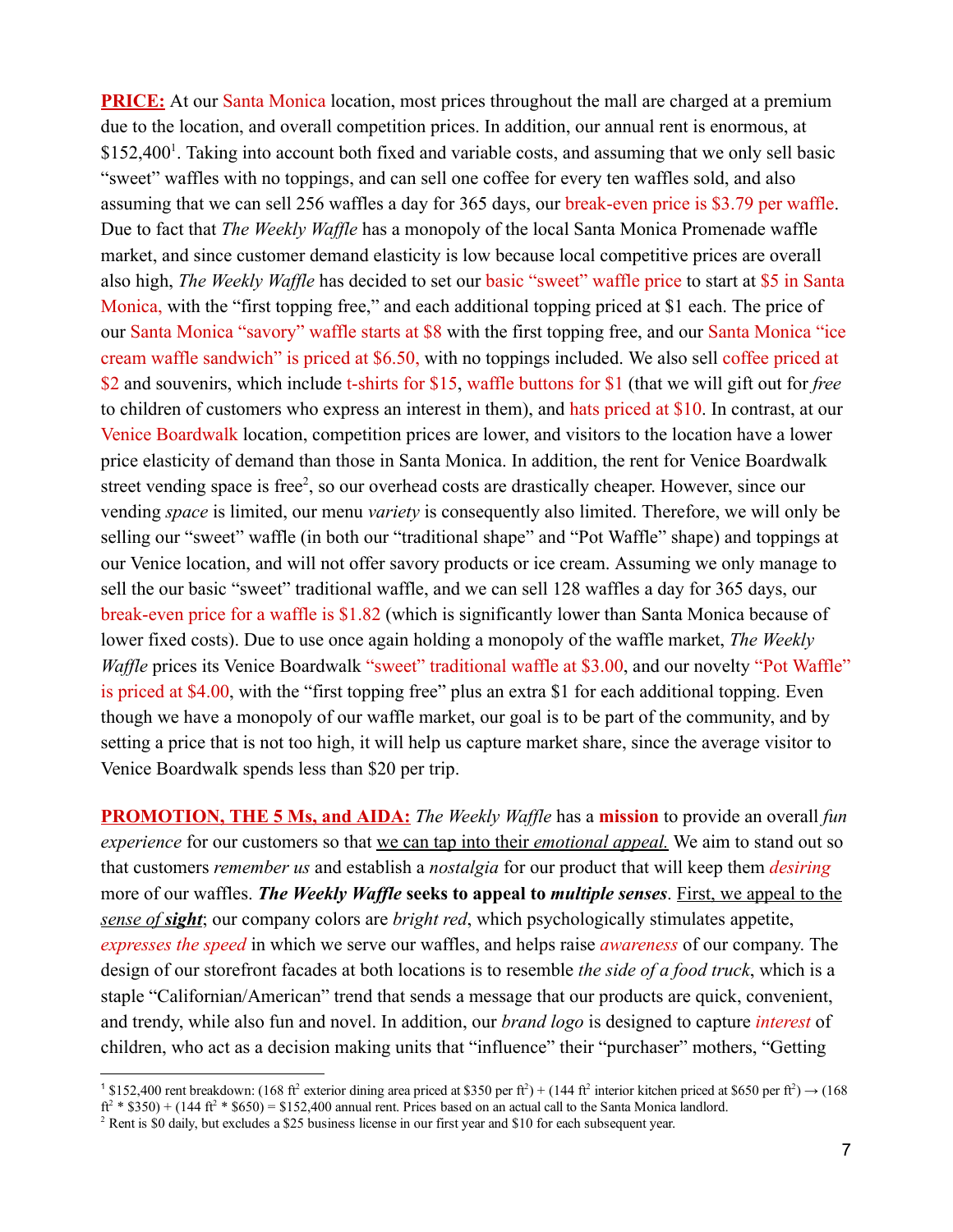Out Gertrudes." *The Weekly Waffle* also raises brand awareness through small promotions by offering *free samples* to local passersby, and may lead to a purchase *action*. We also have "featured flavor" waffles offered in limited quantities because of vendor space limitations. This triggers the Regret Aversion Bias in customers, and gives them a *sense of urgency* to take *action* and buy our "featured" flavor. At our Venice Boardwalk location, we offer a "Pot Waffle" specialty to appeals to those who find *humor* in the product (which is also an *emotional appeal*). For the *sense of smell*, our products naturally have a strong "baked good" aroma, and the scent is freely carried downwind. The smell of waffles drives *awareness, interest, and also the feeling of hunger* in customers who walk in the "line of scent." The customer's hungry desire is what naturally drives *action* from the customer to purchase our waffles to satisfy their craving. This helps project a strong **message** that we bake homemade, familiar comfort food that *not only smells good and is visually appealing, but also satisfies both sweet and savory palates*. Our message is that *we reward our community* with "featured flavors" that *they choose* by voting weekly through online media: Facebook and our website. The title of our company "*The Weekly Waffle*," is an inbound marketing tool for customers to learn about our menu options and what we mean by having a "weekly" waffle. Votes on social media are another inbound marketing tactic that closely ties our customers with our business. The synergy that we create associates *The Weekly Waffle* with being a part of the local community, which is a *strong company strength as compared to our competitors,* who offer either a sterilized food-chain atmosphere (in Santa Monica), or an overall unmemorable culinary experience (in Venice). By being a part of the community, *The Weekly Waffle* appeals to a fourth sense: *a sense of purpose*, this is a powerful and psychological *emotional appeal* that will ultimately drive *desire* to try the weekly flavor, and *action* to achieve consumer satisfaction. Inbound marketing can save on **money** for its initial startup period; however, once we garner a sufficient following for our Facebook page and further establish ourselves within the community with a loyal base, we intend to look into options to develop a *Weekly Waffle App* for community members to vote through mobile devices, which we will encourage as customers wait for their waffles to be prepared. Our ultimate **measurement of success** is determined by several factors: Facebook page "Likes"; unique website hits; the number of community "weekly featured" flavor votes; the retention rate of voters; the number of sales that we achieve; and surges in sales that are associated with featured waffle flavors (which we can later look into incorporating as a more permanent product flavor as we expand).

**PLACE:** *The Weekly Waffle* has two channels of distribution. The first is our brick-and-mortar "food truck" vendor in Santa Monica, which serves customers through a side window and provides outdoor seating that can accommodate up to 12 customers; our second channel is our Venice Boardwalk vending cart that is designed to have a "mini food truck" appeal. We source our raw product ingredients through wholesale vendors such as Costco and Amazon, and replenish our ingredients as they start to become stale. For our Santa Monica location, all waffles are created on site and sold directly to customers. Prior to the lunch rush hour, a number of premade waffles are made for customers to prevent a long line from forming. After ordering waffles, customers wait by an adjacent side window for their orders to be called. We have 3 employees working on site, which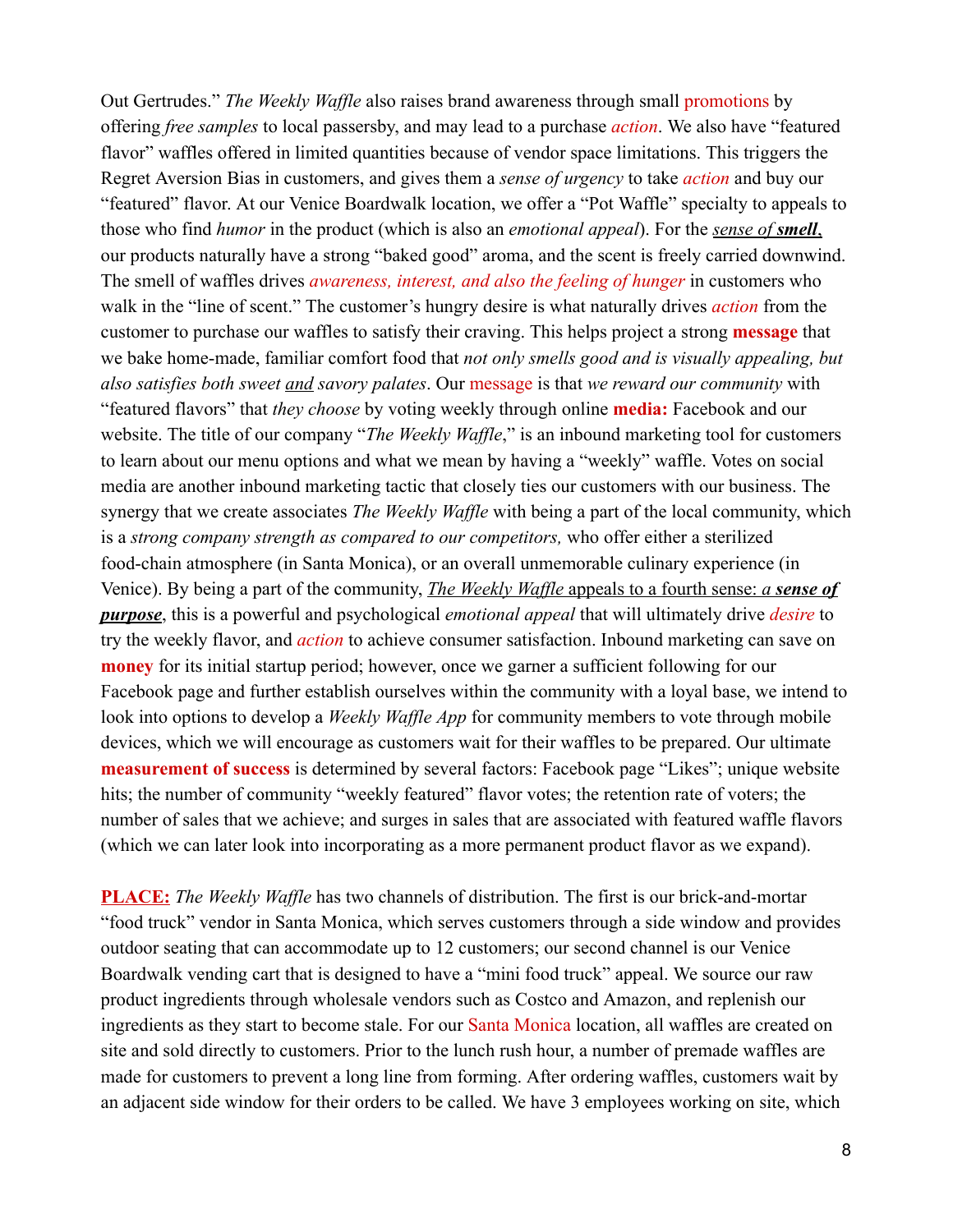include one manager who takes orders, one server who delivers the food, checks orders, and maintains cleanliness, and one person in charge of cooking the waffles. At our Venice Boardwalk vendor, all ingredients are prepped in advance at a prep kitchen, and cooked to order. Customers walk up to the vendor to place their orders, and wait around the general area until their order numbers are called. There is one employee at the Venice location who takes orders, cooks and delivers food to the customers. Once our demand increases and our brand gathers further recognition, we plan to expand the vending cart to two vending spaces and will add a second employee.

ANALYSIS & DECISION: Santa Monica customer segments tend to focus on family-friendly brand name shopping and time efficiency, so at the Promenade we position ourselves as a versatile eatery both in menu and in physical space that appeals to customers who want to sit down and take away. In contrast, Venice Boardwalk segments tend to partake in novelty products. Therefore, we position ourselves to appeal to a customer base that prefers more artistic flair, and as part of our marketing tactic, we exclusively offer a "Pot Waffle" apropos of the target's needs, values and buying patterns. If we were to use our same Venice marketing tactics in Santa Monica, however, it would be detrimental to our revenues because, regardless of the overhead being higher and incurring large losses due to pricing differences, the "Pot Waffle" is inappropriate for the market, risking backlash from the community and marring our brand image. However, if we sold our Santa Monica selection of waffles in Venice Beach, we might have some success, though the price would be too high for the competitive market, and we would lose most potential customers. After a thorough analysis of the "3 C's," "4 P's," and segmentation/target analysis of both of our Santa Monica Promenade and Venice Boardwalk options, *The Weekly Waffle* believes that Venice **Boardwalk is the best choice to initially start up our company.** Venice Boardwalk has lower overhead expenses and more yearly foot traffic than the Santa Monica Promenade. In addition, there is currently no direct competition at Venice Boardwalk, which allows for us to gain a foothold and a following in the waffle market. Ultimately, if our company is successful, we anticipate future expansion into the Santa Monica Promenade, which we can subsidize with our revenues from Venice Boardwalk. If we do expand to Santa Monica, we can retain our core competency "sweet" traditional waffle and easily expand our menu to include our savory options. However, due to the pricing difference, we will likely price discriminate based on location. Also, due to brand risk, we will not introduce the "Pot Waffle" to Santa Monica, though with enough demand, we may look into designing a "special edition" waffle shape also exclusively available at the Promenade.